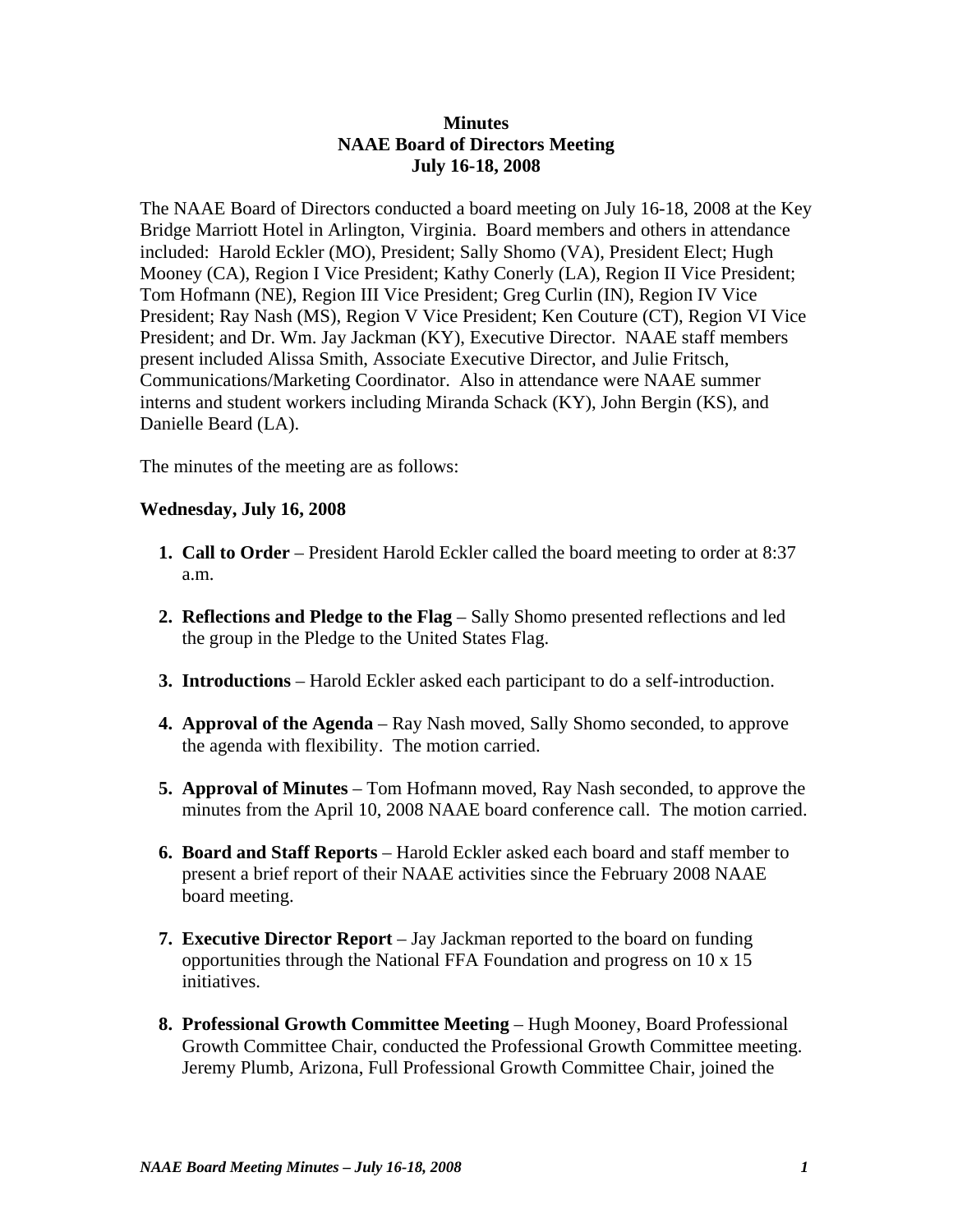meeting via conference call. (Refer to the committee report for the details of the committee meeting.)

*President Harold Eckler recessed the board meeting from 10:00 - 10:15 a.m. for a break.*

- **9. Public Policy Committee Meeting** Tom Hofmann, Board Public Policy Committee Chair, conducted the Public Policy Committee meeting. Brian Feldpausch, Iowa, Full Public Policy Committee Chair, was unable to join the meeting via conference call. (Refer to the committee report for the details of the committee meeting.)
- **10. Marketing Committee Meeting** Ken Couture, Board Marketing Committee Chair, conducted the Marketing Committee meeting. Randy Plattner, Missouri, Full Marketing Committee Chair, joined the meeting via conference call. (Refer to the committee report for the details of the committee meeting.)

*President Harold Eckler recessed the board meeting from 11:30 a.m. - 1:00 p.m. for a lunch break.*

- **11. Member Services Committee Meeting** Ray Nash, Board Member Services Committee Chair, conducted the Member Services Committee meeting. Erica Whitmore, Idaho, Full Member Services Committee Chair, was unable to join the meeting via conference call. (Refer to the committee report for the details of the committee meeting.)
- **12. Policy and Bylaws Committee Meeting**  Kathy Conerly, Board Policy and Bylaws Committee Chair, conducted the Policy and Bylaws Committee meeting. Darlene Gilles, California, Full Policy and Bylaws Committee Chair, joined the meeting via conference call. (Refer to the committee report for the details of the committee meeting.)
- **13. Executive Director Report** (continued) Jay Jackman continued his report on NAAE end-of-year finances, personal goals for NAAE, the 2008 AAAE annual meeting, and the upcoming National Agricultural Education Leadership Summit.
- **14. Associate Executive Director Report** Alissa Smith reported on the 2007-08 endof-year NAAE membership and the progress of the NAAE webinars.
- **15. Communications/Marketing Director Report** Julie Fritsch reported on Communities of Practice, *News & Views*, and the e-mail tracking system.

*President Harold Eckler recessed the board meeting for the day at 4:55 p.m.*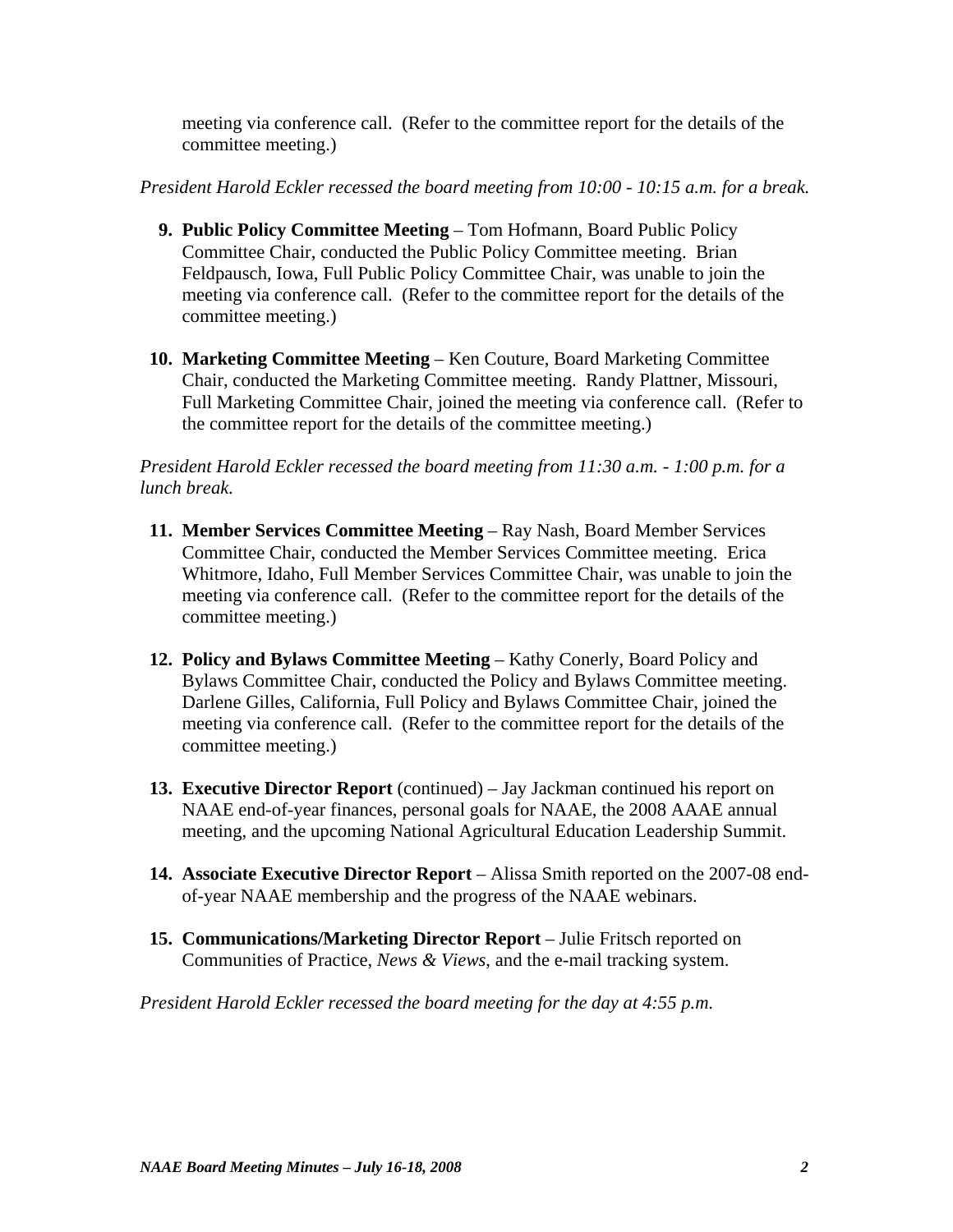## **Thursday, July 17, 2008**

*After a morning of Congressional visits on Capitol Hill, President Harold Eckler called the board meeting back to order at 2:02 p.m.* 

- **16. Hill Visits Debriefing** Each board member gave a brief report on their Capitol Hill visits.
- **17. 2008 NAAE Convention Planning** Alissa Smith lead the board in a discussion of the 2008 NAAE Convention. Items discussed included the following: professional development workshops at the convention center and at the NAAE hotel; board travel arrangements (book flights now); pre-convention excursion to Biltmore Estates may not develop; an RFP is out to identify the new presenters for Teachers Turn the Key; as requested by the board in February 2008, the order of committee meetings and regional meetings will be committee meeting, regional meeting, committee meeting, regional meeting; host state is still working on finding a location for the host state social; off-site professional development tours are still under development with input from the host state; we will have a spouse program.
- **18. Finance Committee Meeting**  Greg Curlin, Board Finance Committee Chair, conducted the Finance Committee meeting. Tara Berescik, New York, Full Finance Committee Chair, joined the meeting via conference call. (Refer to the committee report for the details of the committee meeting.)
- **19. 2008 NAAE Award Recipients Approval** The board reviewed the lists of 2008 award winners. Hugh Mooney moved, Sally Shomo seconded, to approve the award winners as presented. The motion carried.

*President Harold Eckler recessed the board meeting from 3:10 - 3:20 p.m. for a break.*

- **20. Strategic Planning Committee Meeting** Sally Shomo, Board Strategic Planning Committee Chair, conducted the Strategic Planning Committee meeting. Archie Sauerheber, Indiana, Full Strategic Planning Committee Chair, joined the meeting via conference call. (Refer to the committee report for the details of the committee meeting.)
- **21. Board Appointments** NAAE needs to fill two appointments to ag ed related boards, including the National FFA Alumni Council and the National FFA CDE Advisory Committee. Board members are to bring 20 copies of letters of interest and resumes from each interested person to the 2008 NAAE pre-convention board meeting.
- *The NAAE board went into executive session.*
- **22. 2008 Upperdivision Scholarship Approvals** Following executive session, Ray Nash moved, Greg Curlin seconded, to award a \$750 scholarship to each of the top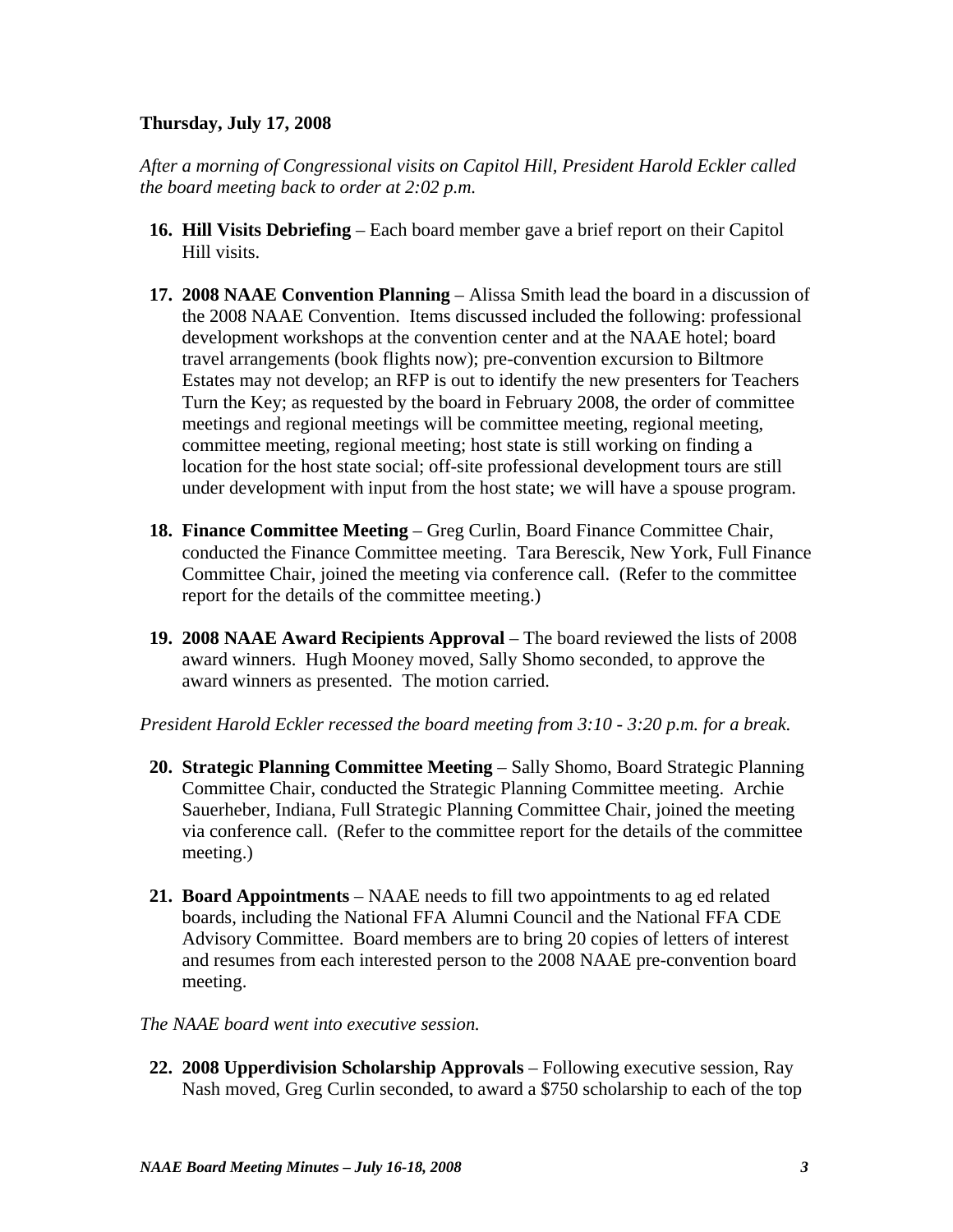15 scholarship applicants as ranked by the NAAE board members. The motion carried.

 Ken Couture moved, Ray Nash seconded, that for all future scholarship competitions, the academic index be determined by cumulative GPA for all coursework completed including both baccalaureate and post-baccalaureate work. The motion carried.

 **23. 2008 National FFA Convention** – The board members asked for the following numbers of sleeping rooms at the Hyatt: Harold Eckler, 0; Sally Shomo, 6; Ray Nash, 6; Tom Hofmann, 0; Kathy Conerly, 2; Greg Curlin, 6; Hugh Mooney, 1; and Ken Couture, 0. Alissa Smith handed out the sleeping room reservation forms and announced that these completed forms are due directly to Ellen Williams at the National FFA Organization no later than September 9, 2008. Alissa Smith also reported that board members need to provide their FFA chapter number to her no later than September 1, 2008 so she can ensure that board members get their discounts on FFA convention registration fees for staying in the FFA convention housing block.

*President Harold Eckler recessed the board meeting for the day at 4:37 p.m. The NAAE board joined the National FFA Alumni State Leaders Conference for dinner at 5:30 p.m. and for a tour of Washington, DC at 6:45 p.m.*

## **Friday, July 18, 2008**

- **24. Professional Growth Committee Report** Hugh Mooney presented the Professional Growth Committee report and then moved to adopt the Professional Growth Committee report as presented. There was an implied second to the motion. The motion carried.
- **25. Public Policy Committee Report** Tom Hofmann presented the Public Policy Committee report and then moved to adopt the Public Policy Committee report as presented. There was an implied second to the motion. The motion carried.
- **26. Marketing Committee Report**  Ken Couture presented the Marketing Committee report and then moved to adopt the Marketing Committee report as presented. There was an implied second to the motion. The motion carried.
- **27. Member Services Committee Report** Ray Nash presented the Member Services Committee report and then moved to adopt the Member Services Committee report as presented. There was an implied second to the motion. The motion carried.
- **28. Policy and Bylaws Committee Report** Kathy Conerly presented the Policy and Bylaws Committee report and then moved to adopt the Policy and Bylaws